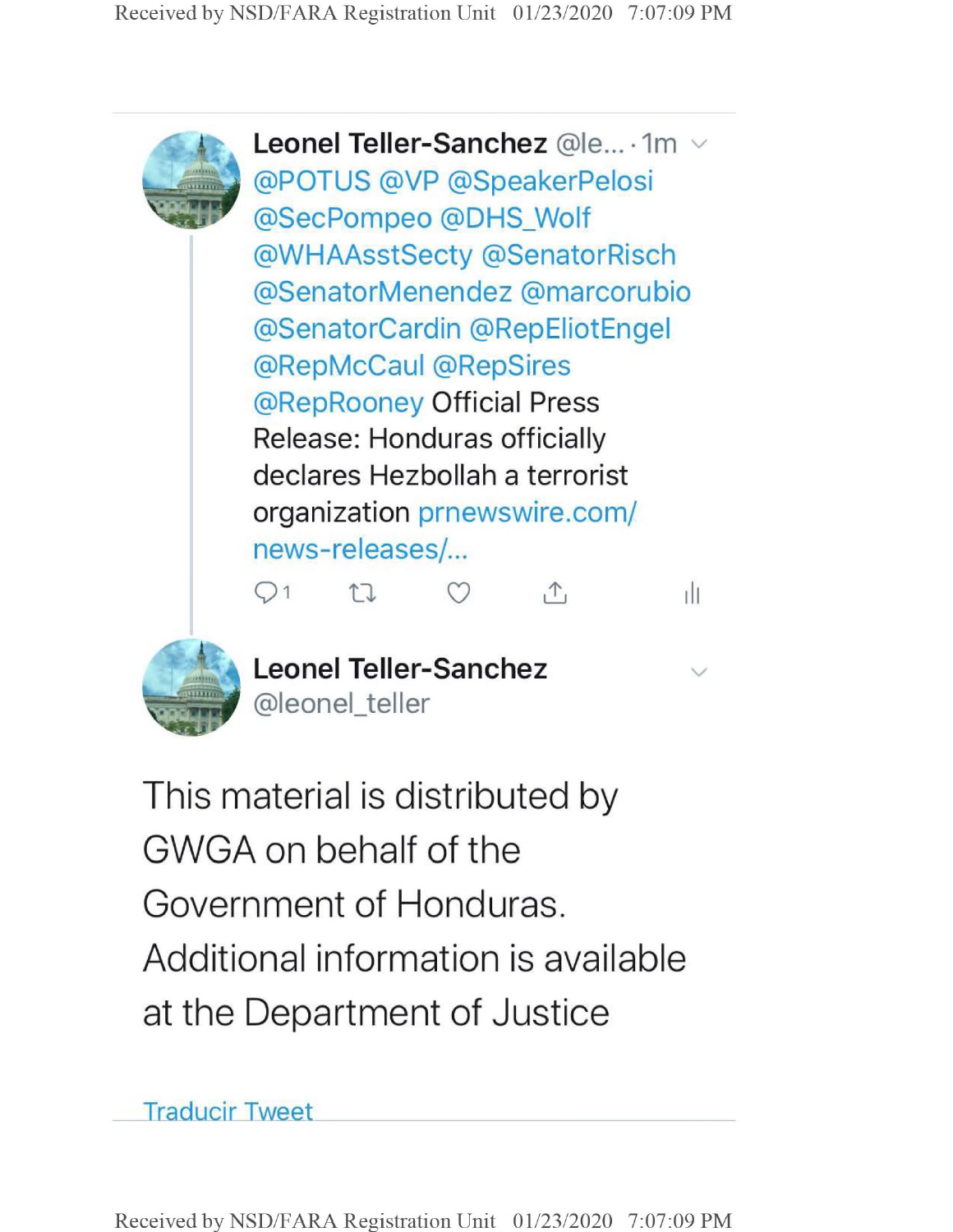## Honduras officially declares Hezbollah a terrorist organization

NEWS PROVIDED BY **Cobierno de la Republica de Honduras —** Jan 20, 2020, 20:19 ET

- A registry of persons and institutions linked to acts of terrorism and its financing will be created.

TEGUCIGALPA, Honduras, Jan. 20, 2020 /PRNewswire/ -- The Government of Honduras, through the National Defense and Security Council, today designated Hezbollah as a terrorist organization.

Honduras Foreign Minister, Lisandro Rosales, accompanied by the Deputy Security Minister, Luis Suazo, said that this is an intention of President Juan Orlando Hernandez "to raise this concern about Hezbollah's terrorist activities in Latin America."